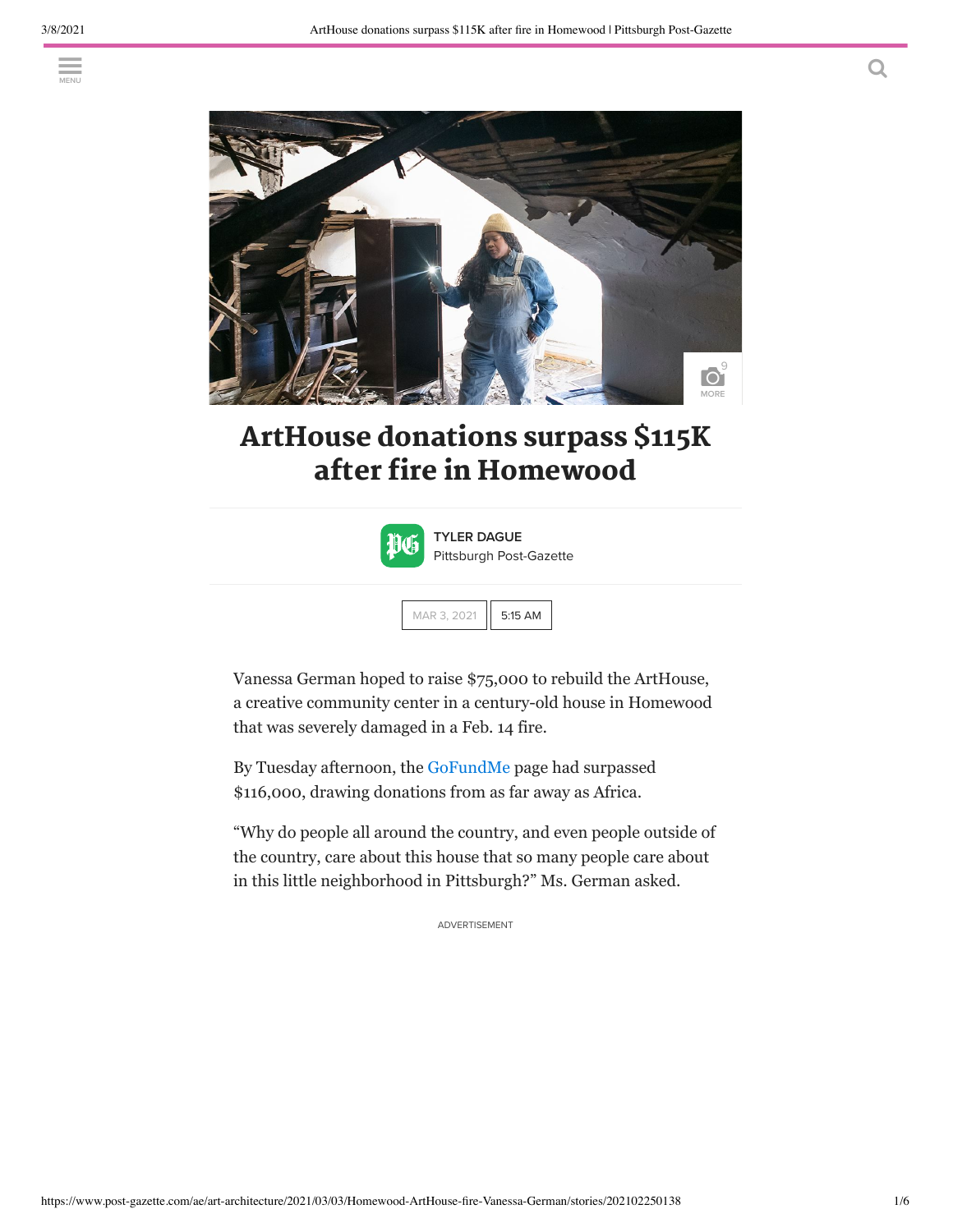"I think that there's something that is so basically human about an open door and a true welcome into a space where you know that the space has been shaped intentionally by love and care."



The artist and owner walked through the Hamilton Avenue house last week with a structural engineer and an architect to inspect damage from the fire caused by unattended candles on the second floor, where an artist-in-residence was living. The artist escaped the blaze without injury.

In addition to donations, Ms. German said she received five letters of support from people in the United Kingdom.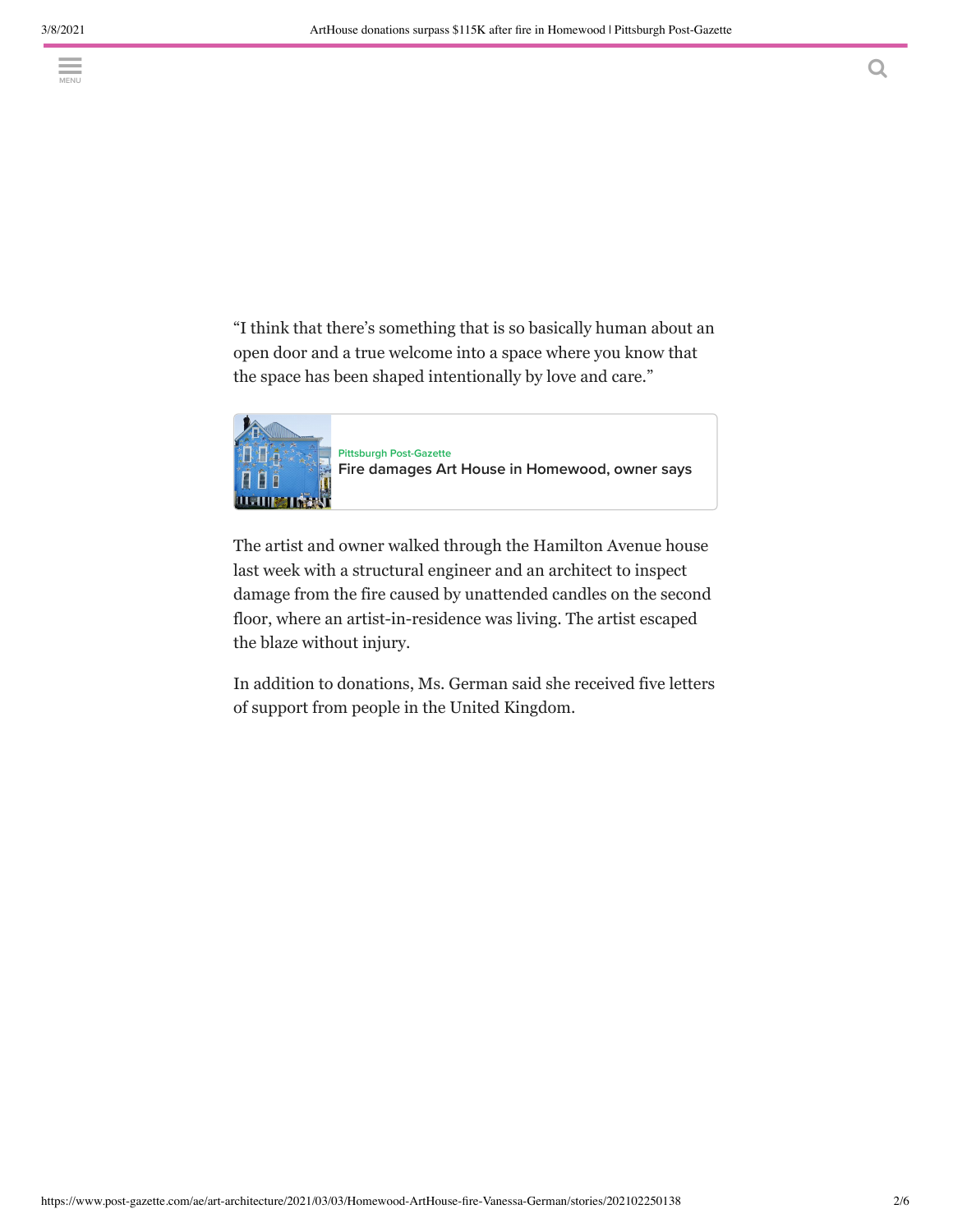$\equiv$  1A/r13t House



"I'm continually really surprised. I don't know if I'll ever have the language to express really clearly and purely the gratitude that I have."

ADVERTISEMENT

She described the fire as a "fast-moving inferno" that crept up from the second-floor bathroom, through the floor, to a closet with towels and cleaning supplies. Flames reached the metal roof, trapping the blaze within the three-story building, which is a block away from the fire station.

The engineer said up to half of the roof must be rebuilt along with  $\frac{1}{2}$ part of a load-bearing wall. The entire house will require new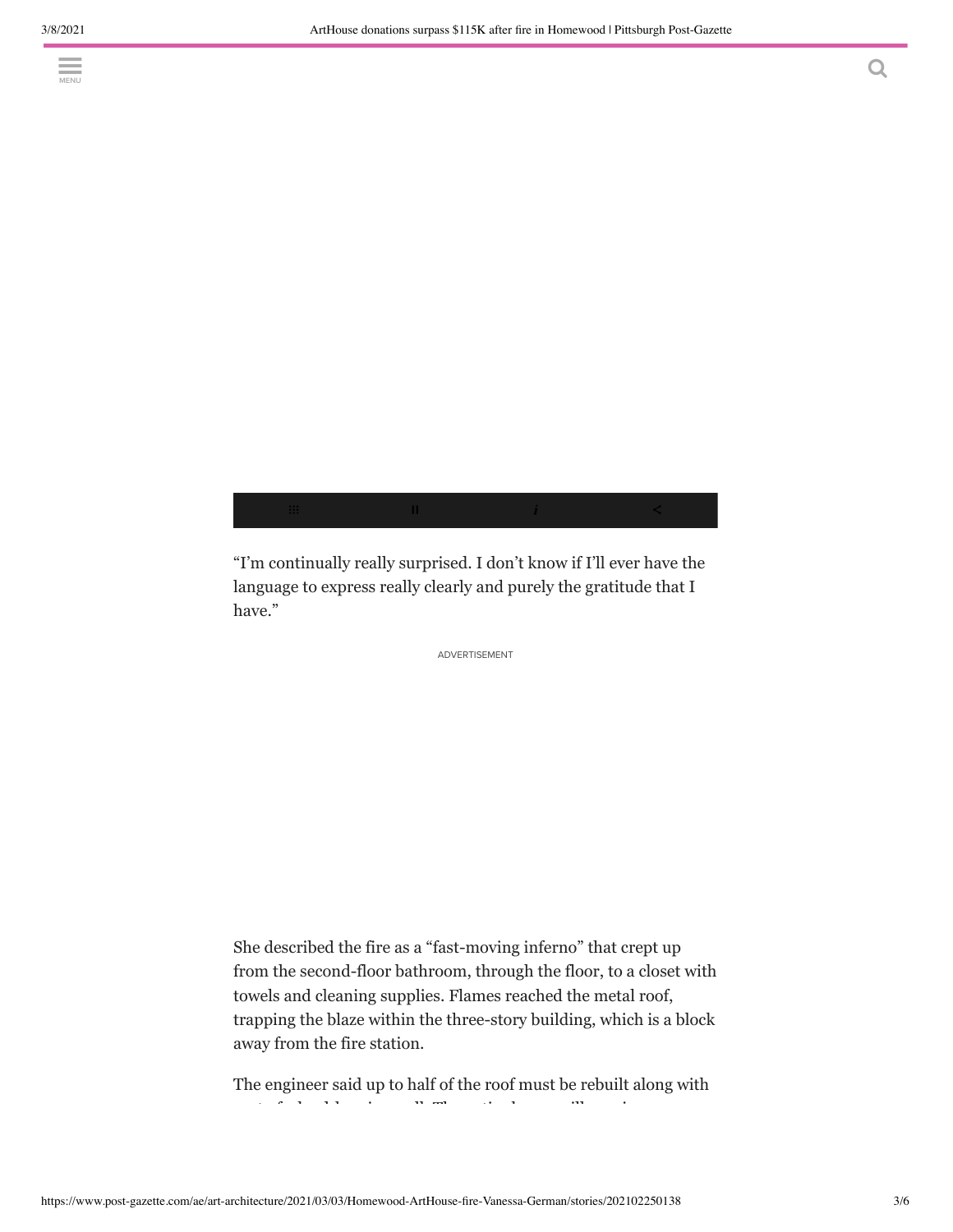$\frac{1}{\sqrt{M_{\text{RNU}}}}$ 

Police and firefighters had to restrain Ms. German to keep her from entering the house to rescue art. Fortunately, firefighters were able to save her artwork stored there, she said, including works based on Toni Morrison's "Song of Solomon." Ms. German made the master lithographs during her residency with Philadelphia's Brandywine Workshop. Two weeks before the fire, art handlers removed five works for a show at DC Moore Gallery in New York City.

In addition to repairing the building, Ms. German plans to raze the existing garage and have a new one built with a ceramics studio. She is also planning to add a ramp to make the building accessible. She dreams that one day the house will run on renewable energy and be accessible on all floors.

Meanwhile, work on the ArtHouse garden will continue and readings are scheduled in the spring. Two new artists will be living in the house by Christmas, she said.

Ms. German declined to name the current artist in residence, but did say she was providing an Airbnb rental for the artist for the next two months to finish up her residency. These Black Midwives, a local collective of female artists of color that includes Ms. German and author Deesha Philyaw, has agreed to publish the artist's manuscript.

ArtHouse began in 2012 with Love Front Porch, a separate house where Ms. German produced works of art on her front stoop and provided a welcoming space for children to create and share. That evolved into an open space several days a week with volunteers providing art supplies and snacks.

Further down Hamilton Avenue, Ms. German purchased two houses side by side. One became her own residence and studio, and the other, a 1903 Victorian that in a previous era was a candy shop and arcade, became the ArtHouse. The building has functioned for about eight years as a community open space with room for artists in residence.

Ms. German calls the ArtHouse a bit of stability in turbulent Homewood, where she says over 100 people have been evicted as developers buy up property.

 $\alpha$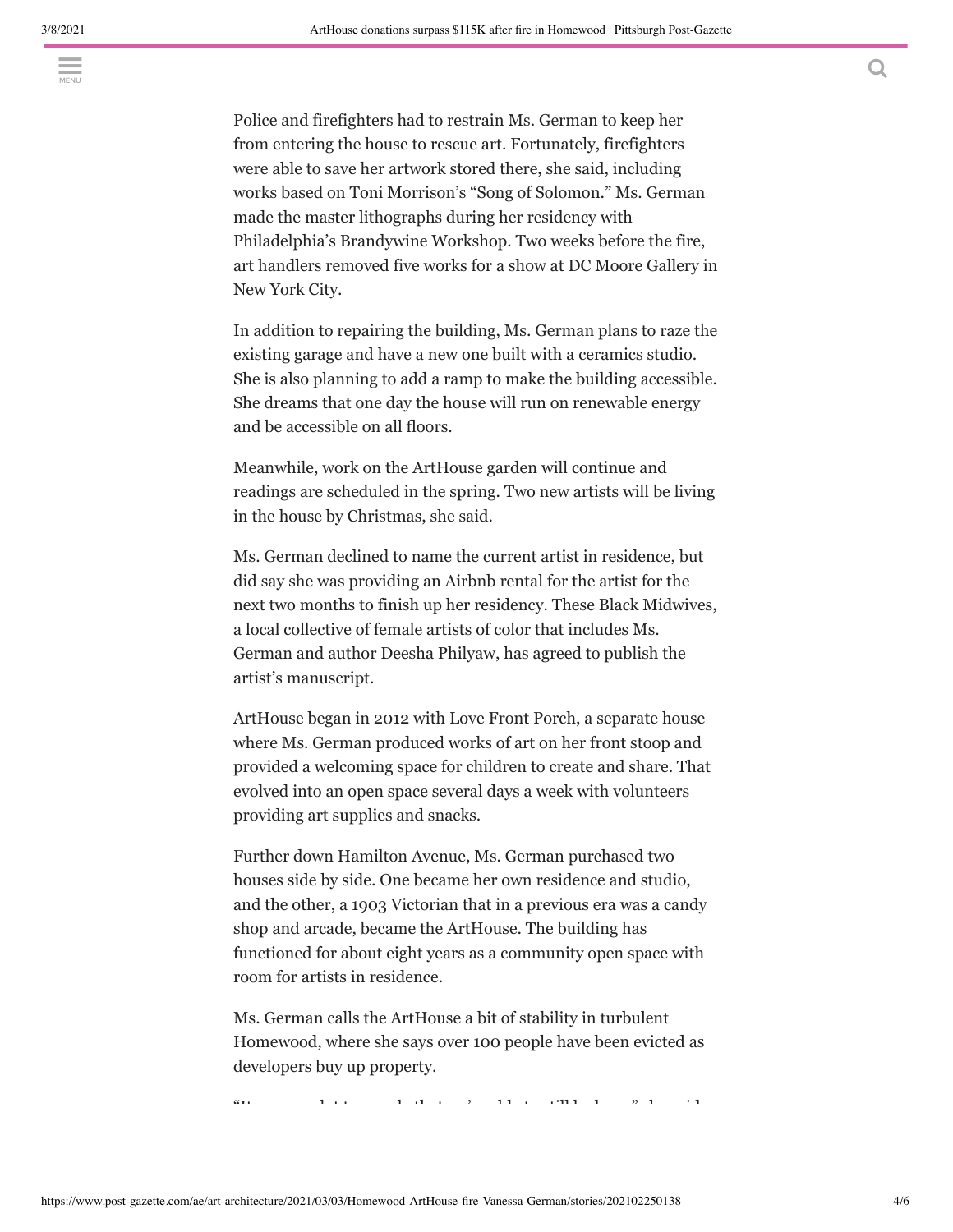of so much change."

*Tyler Dague: rdague@post-gazette.com, 412-263-1569 and on Twitter @rtdague.*

*First Published March 3, 2021, 4:20am*

## **Popular in the Community**

AdChoices<sup>12</sup> Sponsored

SHOW COMMENTS (2)

#### MUST READ